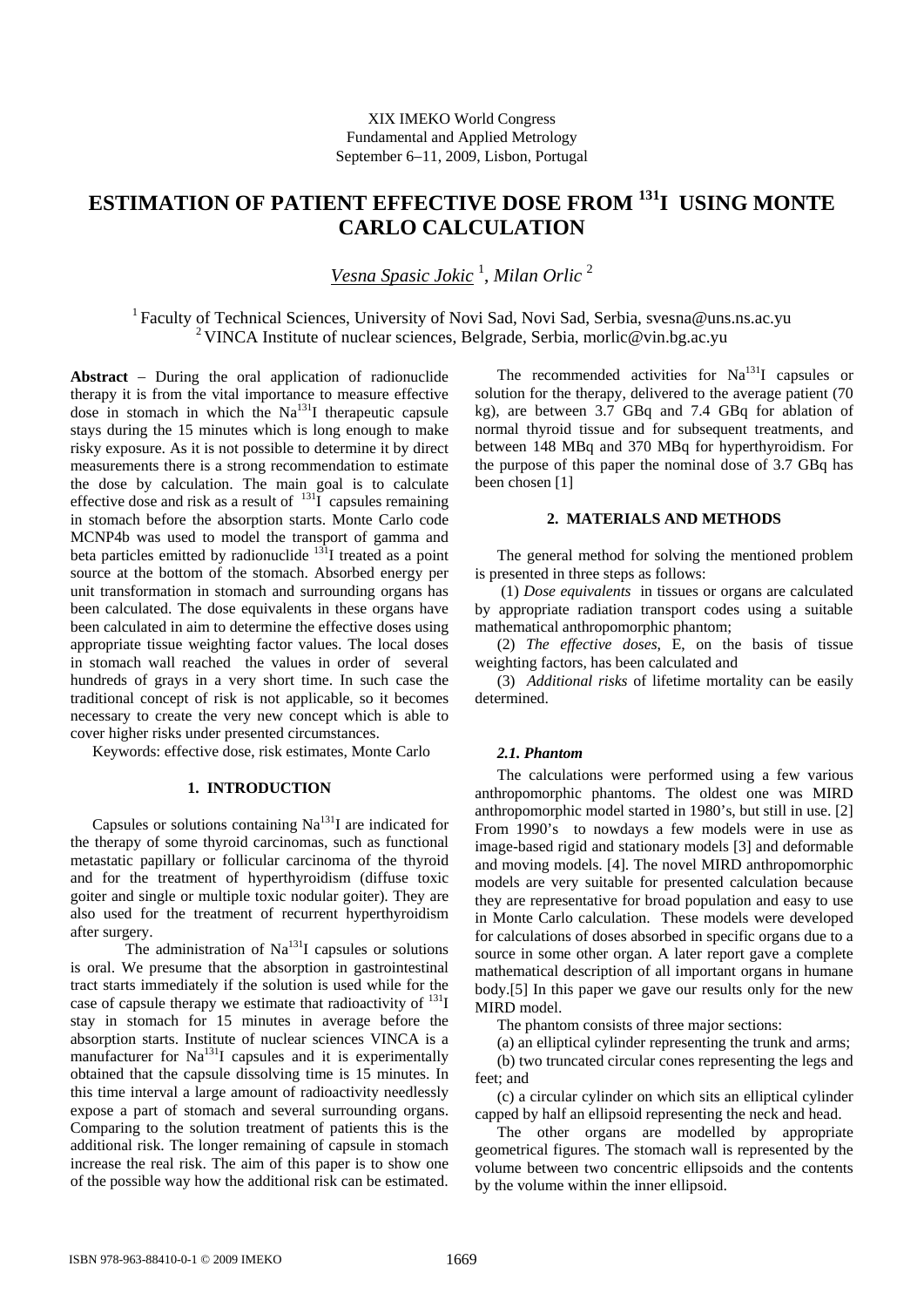The wall is defined by equation 1.

$$
\left(\frac{x-x_0}{a}\right)^2 + \left(\frac{y-y_0}{b}\right)^2 + \left(\frac{z-z_0}{c}\right)^2 \le 1
$$
\n
$$
\left(\frac{x-x_0}{a-d}\right)^2 + \left(\frac{y-y_0}{b-d}\right)^2 + \left(\frac{z-z_0}{c-d}\right)^2 \ge 1
$$
\n(1)

In the case of adult male the parameters in former equation have the next values: a=4.00, b=3.00, c=8.00, d=0.613,  $x_0$ =8.00,  $y_0$ =-4.00,  $z_0$ =35.00 [5]

For the purpose of this investigation we consider the worst case that the stomach is "empty". This consideration is based upon clinical practice in our hospitals that all therapy procedures are given "at the empty stomach". According to this presumption the iodine capsule is at the bottom of the stomach lying at the stomach wall. The highest doses are delivered to the empty stomach because beta particles are absorbed (neutralized) in stomach content if present.

Three phantom tissue types are recognized as skeletal, lung and all other tissue (soft tissue). The densities of those tissues are: 1.4 gcm<sup>-3</sup>; 0.296 gcm<sup>-3</sup> and 1.04 gcm<sup>-3</sup> respectively. The exact compositions of each tissue type are given in ICRP 70, ICRP 89 and ICRU 46 (ICRP 1996, ICRP 2002, ICRU 1992). In this phase of research it is not necessary to specify the gender of the patient.

The soft tissue composition used in this paper is presented as 10.6 % H + 11.5 % C + 2.2 % N + 75.1 % O + 0.1 % Na + 0.1 % P + 0.1 % S + 0.2 % Cl + 0.1 % K

## *2.2. Application of MCNP software package*

We used the radiation transport code MCNP4b, a general Monte Carlo N-Particle transport code (MCNP), developed at the Los Alamos National Laboratory. This is a multipurpose computational code appropriate for various complex geometries. MCNP provides seven standard neutron tallies, six standard photon tallies, and four standard electron tallies. These basic tallies can be modifed by the user in many ways. [9,10]. In the case of  $^{131}$ I beta particles and gamma rays transport should be taken into account. As input data for both particles we used beta particles spectra of radionuclide iodine-131 shown in figure 1 which is converted in the form of histogram. Our calculated data are given in figure 2. As  $^{131}I$  emits a lot of gamma photons with discrete energies we used only several energies of significant importance.

Proper tally specification is very important in MCNP calculations. In the case of dose distribution calculation in different organs for gamma rays the tallies \*F8 and F6 are applicable and therefore used. And for beta rays only \*F8 tally can be used. These tallies give the absorbed energy in organs in units  $MeVg^{-1}$  per disintegration.

In the case of calculation of local dose distribution in stomach wall beside F6 and \*F8 tallies, just for gamma rays F2 tally has been used to. Because this tally represents flux averaged over a surface, flux-dose rate conversion coefficients have been used [11].



Fig. 1. Beta spectra of  $^{131}I$ 



Fig. 2. Calculated histogram

#### **3. RESULTS**

#### *3.1***.** *Effective dose and cancer risk*

By application of MCNP4b software the absorbed energy in the most exposed organs as a consequence of <sup>131</sup>I capsule staying in stomach has been calculated. For the capsule activity of 3.7 GBq its 15 minutes remaining in stomach, the dose equivalent (radiation weighting factor equal unity) in different organs are calculated. The relative uncertainty was not higher than 5%.

Imparted energies per transformation for different organs are presented on table 1.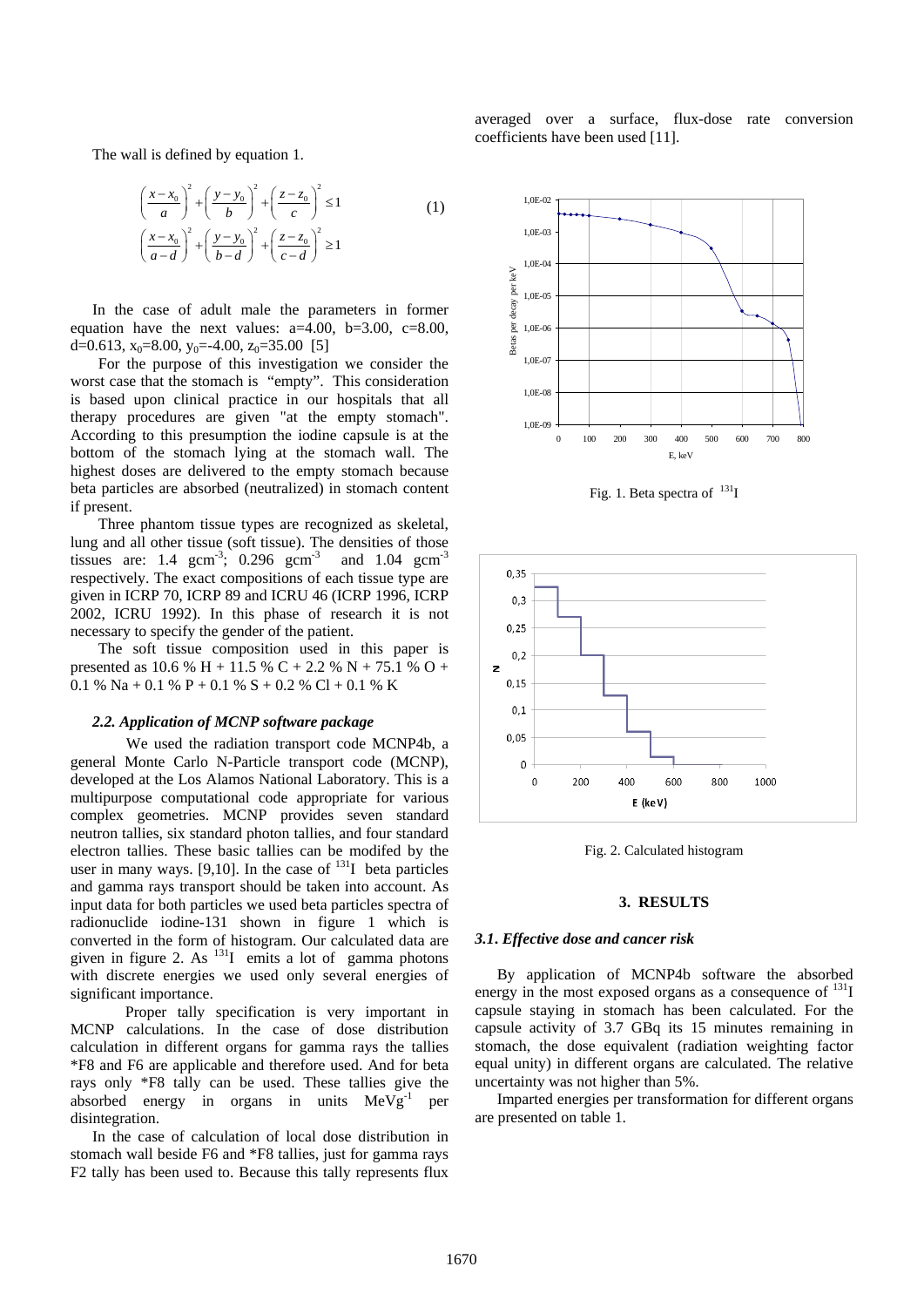| UI gans.       |                                          |          |             |  |  |
|----------------|------------------------------------------|----------|-------------|--|--|
|                | Imparted energy per transformation (MeV) |          |             |  |  |
| Organ          |                                          |          |             |  |  |
|                | Gamma                                    | Beta     | Gamma +Beta |  |  |
| Bone surface   | 3.65E-03                                 | $\theta$ | 3.65E-03    |  |  |
| Stomach        | $6.96E-0.5$                              | 1.57E-01 | 1.57E-01    |  |  |
| Colon          | 5.06E-03                                 | 3.79E-06 | 5.06E-03    |  |  |
| Kidneys        | 1.37E-04                                 | 0        | 1.37E-04    |  |  |
| Liver          | 3.60E-04                                 | 5.38E-07 | 3.61E-04    |  |  |
| Lungs          | 3.96E-05                                 | 1.50E-07 | 3.98E-05    |  |  |
| <b>Testes</b>  | 1.22E-04                                 | 0        | 1.22E-04    |  |  |
| <b>Bladder</b> | 7.77E-04                                 | $\Omega$ | 7.77E-04    |  |  |
| Skin           | 2.74E-04                                 | 0        | 2.74E-04    |  |  |

Table 1. Imparted energy per transformation for different organs.

Using calculated imparted energies per transformation as well as radiation quality factors we have calculated dose equivalent rates in different organs as a base for effective dose estimation. Calculated values of dose equivalent rate for different organs are presented in table 2.

Table 2. Calculated values of dose equivalent rate in

|                | different organs. |             |
|----------------|-------------------|-------------|
| Organ          | [Gy/s]            | [Gy/15 min] |
| Bone surface   | 6.17E-07          | 5.56E-04    |
| Stomach        | 6.88E-04          | 6.19E-01    |
| Colon          | 8.71E-06          | 7.84E-03    |
| Kidneys        | 3.00E-07          | 2.70E-04    |
| Liver          | 1.28E-07          | 1.15E-04    |
| Lungs          | 2.80E-08          | 2.52E-05    |
| <b>Testes</b>  | 2.67E-06          | 2.40E-03    |
| <b>Bladder</b> | 1.11E-05          | 9.95E-03    |
| Skin           | 1.47E-07          | 1.33E-04    |

Considering the number of histories obtained uncertainties of Monte Carlo calculations of energy imparted in organs (MeV per disintegration) are acceptable. By means of tissue weighting factors [13] and dose equivalent in different organs the effective dose has been ca lculated and presented in table 3.

Table 3. Calculated values of effective dose in different organs.

| $\mathsf{u},\mathsf{u}$ |                         |          |  |  |
|-------------------------|-------------------------|----------|--|--|
| Organ                   | Tissue weighting factor | $E$ [Sv] |  |  |
| <b>Bladder</b>          | 0.05                    | 4.98E-04 |  |  |
| Bone surface            | 0.01                    | 5.56E-09 |  |  |
| Colon                   | 0.12                    | 9.41E-04 |  |  |
| Liver                   | 0.05                    | 5.75E-06 |  |  |
| Lungs                   | 0.12                    | 3.03E-06 |  |  |
| Ovary, gonads           | 0.20                    | 4.81E-04 |  |  |
| Skin                    | 0.01                    | 1.33E-06 |  |  |
| Stomach                 | 0.12                    | 7.43E-02 |  |  |

## *3.2. Loc al dose in stomach wall*

sphere symmetry, estimated uncertainties are less than 0.01 %, and they are not significant. The dose-distance profile is As MIRD is used for the calculation of average organ doses and is not capable to recognize the local doses we applied Monte Carlo code. These calculations have been performed by MCNP4b package for the point source iodine-131 in the soft tissue. For beta dose \*F8 tally and for gamma dose both \*F8 and F2 tallies have been used. Due to the presented in figure 3.

fractionation has to be taken into account. These results ind icate that the concept of average organ or tissue dose In the vicinity of the capsules we obtained high dose values in order of several thousand grays. Space dose must be recruited by additional calculations.

was reasonable to presume the point source geometry as the small dried drop deposited on the capsule holder. Selfabsorption in such source should not be significant. The following example could serves as a good illustration of organ fractionation dose. Point source of  $^{131}I$ is in the middle of the soft tissue sphere. The average dose in the sphere of radius *r* has been calculated by MCNP4b code. The average doses in a function of sphere mass for the point source activity of 3.7 GBq are presented in figure 4. It



Fig. 3. The dose - distance profile, betas are marked by pink, gamma s are marked by blue and total dose is marked by yellow

part of the stomach (less than 1 g). If the mass of the soft tissue is ten times smaller, the average dose is approximately ten times higher. It is evident that a middle dose is less than 1 Gy for an organ like stomach (130 g), about 10 Gy in an organ like thyroid (10 g) and higher than 100 Gy in the most exposed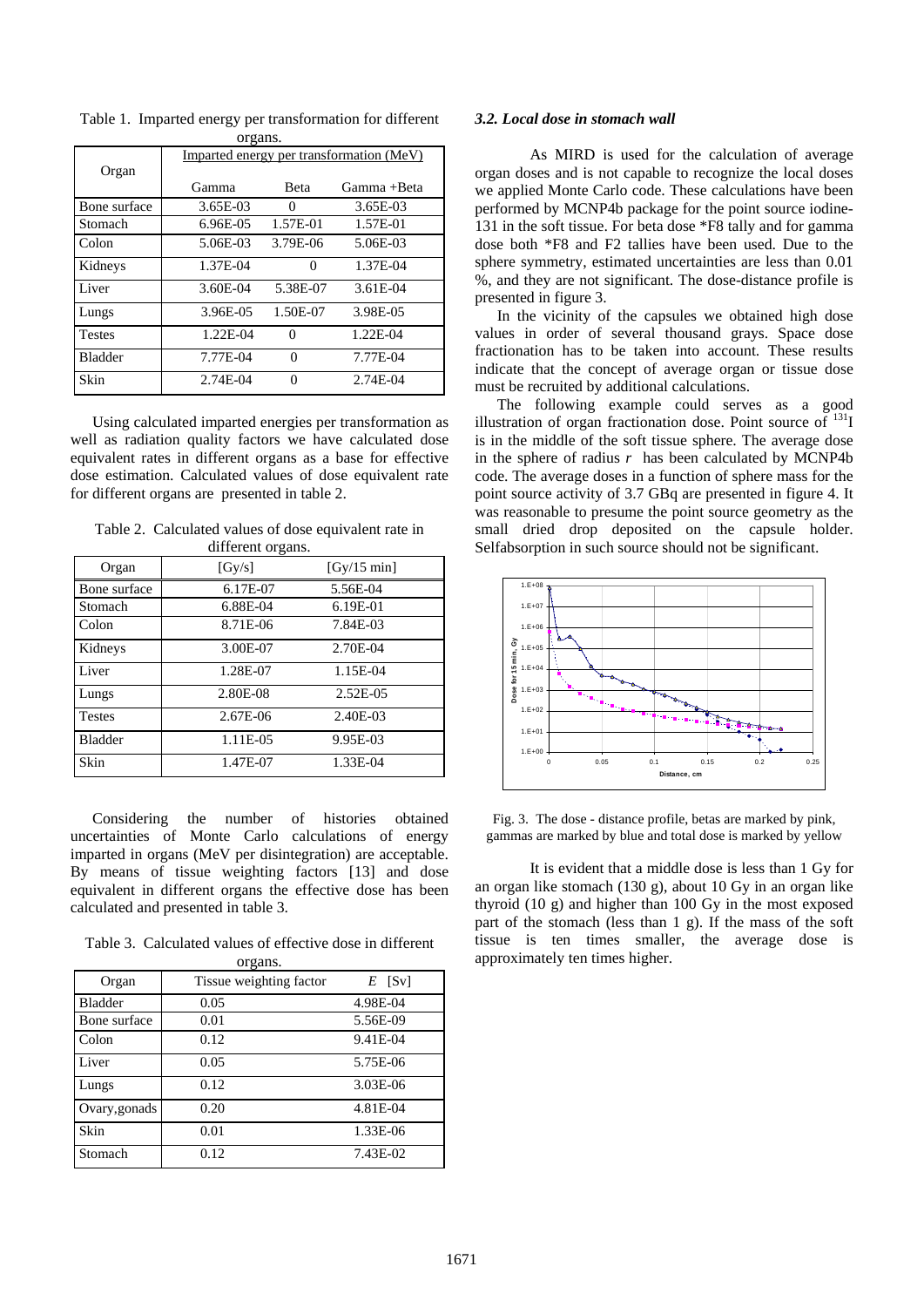

Fig 4. The average doses in function of sphere mass for point source activity 3.7 GBq

## *3.3. Calculation of risks*

Effective dose at the whole body level is 76.2 mSv. As expected, this value is relatively small. The additional risk of cancer death with the value of 0.6e-3 is negligible. The same situation comes from the calculation of Summary of the Lifetime Mortality in the Whole Population from Specific Fatal Cancers after Exposure at Low Radiation Dose and Dose Rates[12]. The risk coefficients and calculated risk are presented in table 4.

These results do not point out to higher risk to patient because of the 15 minutes capsule staying in stomach. But because of high activity of capsule local doses and dose rates could be very large and the presented model for risk calculation could not be appropriate. Therefore it is necessary to know dose distance relation in stomach wall.

| Organ          | Risk coefficient $(10^{-2}Sv^{-1})$ | Risk      |
|----------------|-------------------------------------|-----------|
| <b>Bladder</b> | 0.30                                | 2.99E-05  |
| Bone surface   | 0.05                                | 2.78E-10  |
| Colon          | 0.80                                | 2.27E-05  |
| Liver          | 0.15                                | 1.73E-07  |
| Lungs          | 0.85                                | 2.014-07  |
| Ovary, gonads  | 0.10                                | 2.40E-06  |
| Skin           | 0.02                                | 2.65E-08  |
| Stomach        | 1.10                                | 6.81E-03  |
| Kidney         | 0.5                                 | 1.35E-06  |
| Total risk     |                                     | 6.917E-03 |

Table 4. The risk coefficients and calculated risks for different organs.

## **4. CONCLUSION**

The investigations and calculations were started with assumption that the values of additional effective doses or risks during the 15 minutes of  $131$  capsules retaining in the stomach before their absorption are not neglectable. Application of solution has some advantages as the absorption in stomach wall is immediate but also has a lot of disadvantages. Capsules containing Na<sup>131</sup>I are widely used as they are more comfortable for administration and there is less possibility for local contamination of patient and medical staff.

The recommended doses for the therapy of average patient (70 kg) are in the range from 148 MBq to 7.4 GBq, depending of disease which has to be treated. As the administration of  $Na<sup>131</sup>I$  capsules is oral they retain in stomach for at least 15 minutes before absorption starts. During that time a large amount of radioactivity needlessly expose a part of stomach and several surrounding organs. This fact was the main reason for our prediction about the necessity of additional risk estimation. Obtained results indicate that values of local doses in stomach wall could not be ignored.

According to the obtained results we recommended some corrections of the traditional concept of risk estimation in our hospitals and we emphasized the necessity to create the concept which is able to cover higher risks under presented circumstances. We strongly recommend the estimation of additional risks for each type of the procedure as a part of QA programs for  $\mathrm{Na}^{131}$ I capsules application.

### **REFERENCES**

- [1] P. Rosario, J. Reis and A. Barroso A, "Efficacy of low and high <sup>131</sup>I doses for thyroid remnant ablation in patients with differentiated thyroid carcinoma based on post-operative cervical uptake", *Nuclear Medicine Communications* vol.25 n<sup>o</sup> 11, pp 1077-1081, 2004.
- [2] W. Snyder, MR. Ford, and G.Warner, *Estimates of Specific Absorbed Fractions for Photon Sources Uniformly Distributed in Various Organs of a Heterogeneous Phantom,* Pamphlet No. 5, revised, Society of Nuclear Medicine, New York, 1978.
- [3] I. Zubal, "Computerized 3-dimensional segmented human anatomy". Med. Phys. nº 21, pp. 299-302, 1994.
- [4] W. Segears, D. Lalush and B. Tsui, "Modeling respiratory mechanics in the MCAT and spleen-based MCAT phantoms", *IEEE Trans. Nucl. Sci.* n<sup>o</sup> 48, pp. 89–97, 2001.
- [5] K. Eckerman, M.Cristy, J.Ryman, The ORNL Mathematical Phantom Series, Oak Ridge National Laboratory Report; 1996.

Available at: http://homer.hsr.ornl.gov/VLab/VLabPhan.html

- [6] International Commission on Radiological Protection[. Basic](http://www.elsevier.com/wps/product/cws_home/31101)  [Anatomical & Physiological Data for use in Radiological](http://www.elsevier.com/wps/product/cws_home/31101)  [Protection: The Skeleton, ICRP Publication 70,](http://www.elsevier.com/wps/product/cws_home/31101) Annals of the ICRP 25; 1996.
- [7] International Commission on Radiological Protection. Basic Anatomical and Physiological Data for Use in Radiological Protection: Reference Values, ICRP Publication 89 Annals of the ICRP 32, Issues 3-4 1-277; 2002.
- [8] International Commission on Radiation Units and Measurements. Photon, Electron, Proton and Neutron Interaction Data for Body Tissues*,* ICRU Report 46: Bethesda, MD; 1992.
- [9] J. Briesmeister, " MCNP—A General Monte Carlo N-Particle Transport Code,Version 4B", *Report LA-12625-M*. Los Alamos, NM; 1997.
- [10] Chul SYF, Ekström LP, Firestone RB. The Lund/LBNL Nuclear Data Search, Version 2.0; 1999. Available at: <http://nucleardata.nuclear.lu.se/NuclearData/toi/index.asp>.
- [11] International Commission on Radiological Protection. [Conversion Coefficients for use in Radiological Protection](http://www.elsevier.com/wps/product/cws_home/600267)